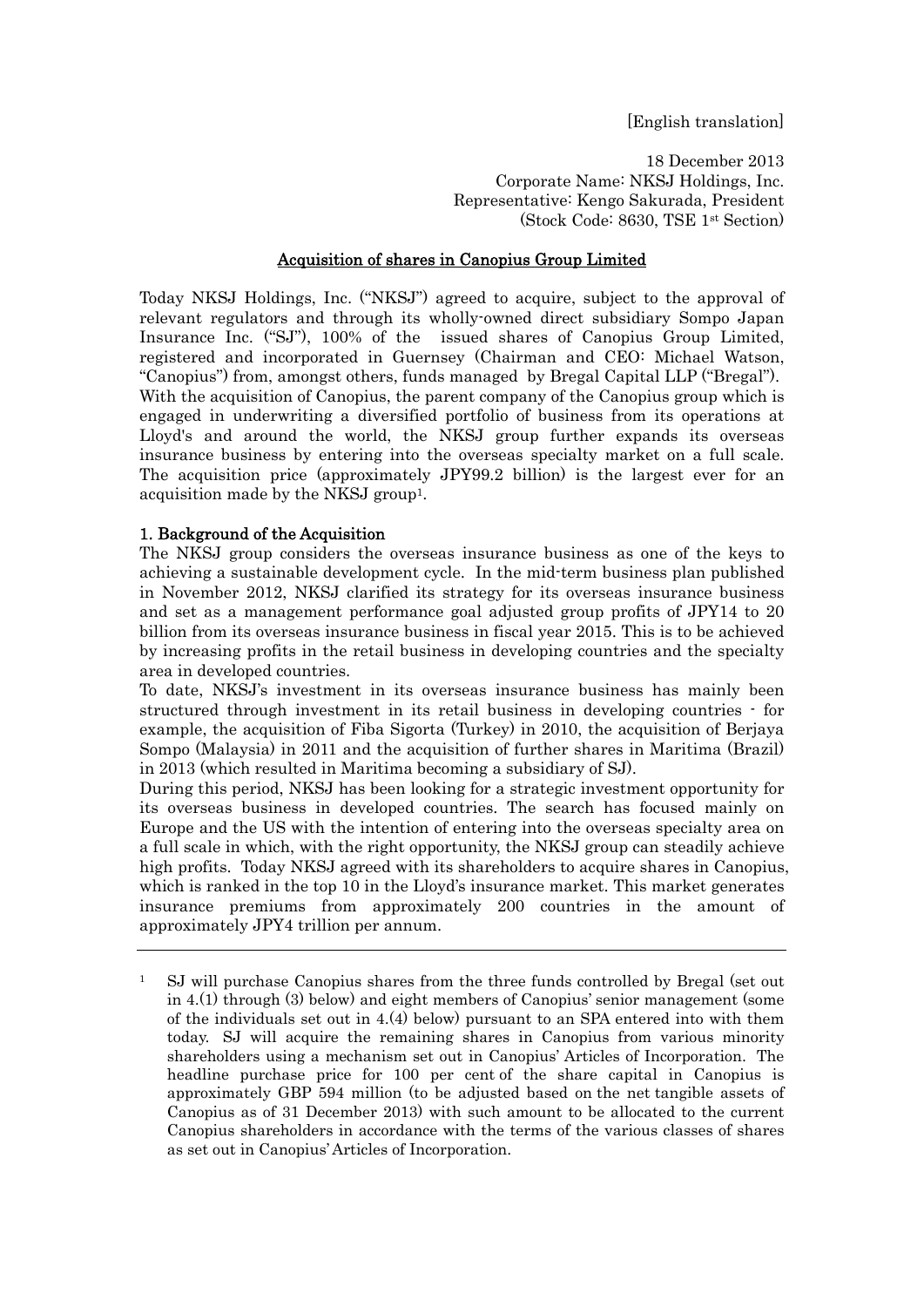## 2. Purpose of the Acquisition

### (1) Full scale entry into the overseas specialty market

The specialty market is a market in which property insurances and maritime insurances are underwritten through the use of high expertise and advanced techniques as seen in the Lloyd's insurance market and the Excess and Surplus market in the US. While the specialty market provides higher profit expectation than the ordinary corporate area, high underwriting skill is required to enter into the specialty market. By welcoming the Canopius group, which has a large presence in the specialty area, the NKSJ group enters into the overseas specialty market on a full scale with the aim to increase the NKSJ group's profits. The NKSJ group and the Canopius group have few overlaps in their areas and geography of business and, therefore, should complement each other.

### (2) Acquire platform for the overseas insurance business

The Canopius group has been developing its business in the specialty market through (i) superior management by a highly experienced management team; (ii) underwriting by skilled underwriters with a particular attention on discipline, (iii) reputation and credibility of the Lloyd's market; and (iv) a global network of brokers. Through the acquisition of Canopius the NKSJ group acquires a business platform for the overseas specialty area. In addition, NKSJ intends to further increase its group-wide competitiveness of the overseas insurance business through the sharing of Canopius' skills and know how with the NKSJ group, such as in relation to the execution of M&A transactions, techniques to enhance management of acquired entities and excellent HR strategy.

### 3. Overview of Canopius

The Canopius group combines strong underwriting skills and distribution channels with the use of M&A, to achieve a high gross insurance premium growth ratio of 10.9% on average in the last 5 years and ranks in the top 10 in the Lloyd's market. In addition, through implementing appropriate risk control and creating an efficient business portfolio, the Canopius group achieved a high ROE of 18% on average in the last 5 years (excluding 2011 due to numerous large scale natural disasters).

| (1) Corporate Name     | Canopius Group Limited                                  |                                                             |
|------------------------|---------------------------------------------------------|-------------------------------------------------------------|
| (2) Head Office        | Ogier House, St Julians Avenue, St Peter Port, GY1 1WA, |                                                             |
|                        | Guernsey                                                |                                                             |
| (3) Representative     | Chairman and CEO, Michael Watson                        |                                                             |
| (4) Main Business      | Holding company                                         |                                                             |
| $(5)$ Capital          |                                                         | 190 million pounds (approximately 31.7 billion yen)         |
| (6) Incorporation      | 24 October 2003                                         |                                                             |
| (7) Major Shareholders | The Bregal Fund L.P. $50.3\%$                           |                                                             |
|                        | The Bregal Fund II L.P. 22.8%                           |                                                             |
|                        | The Bregal Fund III L.P. 22.3%                          |                                                             |
|                        |                                                         | Directors and Employees of the Canopius group entities (93) |
|                        | individuals)<br>4.6%                                    |                                                             |
|                        |                                                         |                                                             |
| (8) Relationship with  | Capital                                                 | None                                                        |
| NKSJ Holdings, Inc.    | Relationship                                            |                                                             |
|                        | Human                                                   | None                                                        |
|                        | Relationship                                            |                                                             |
|                        | <b>Business</b>                                         | NKSJ Holdings and Canopius group                            |
|                        | Relationship                                            | companies have entered into reinsurance                     |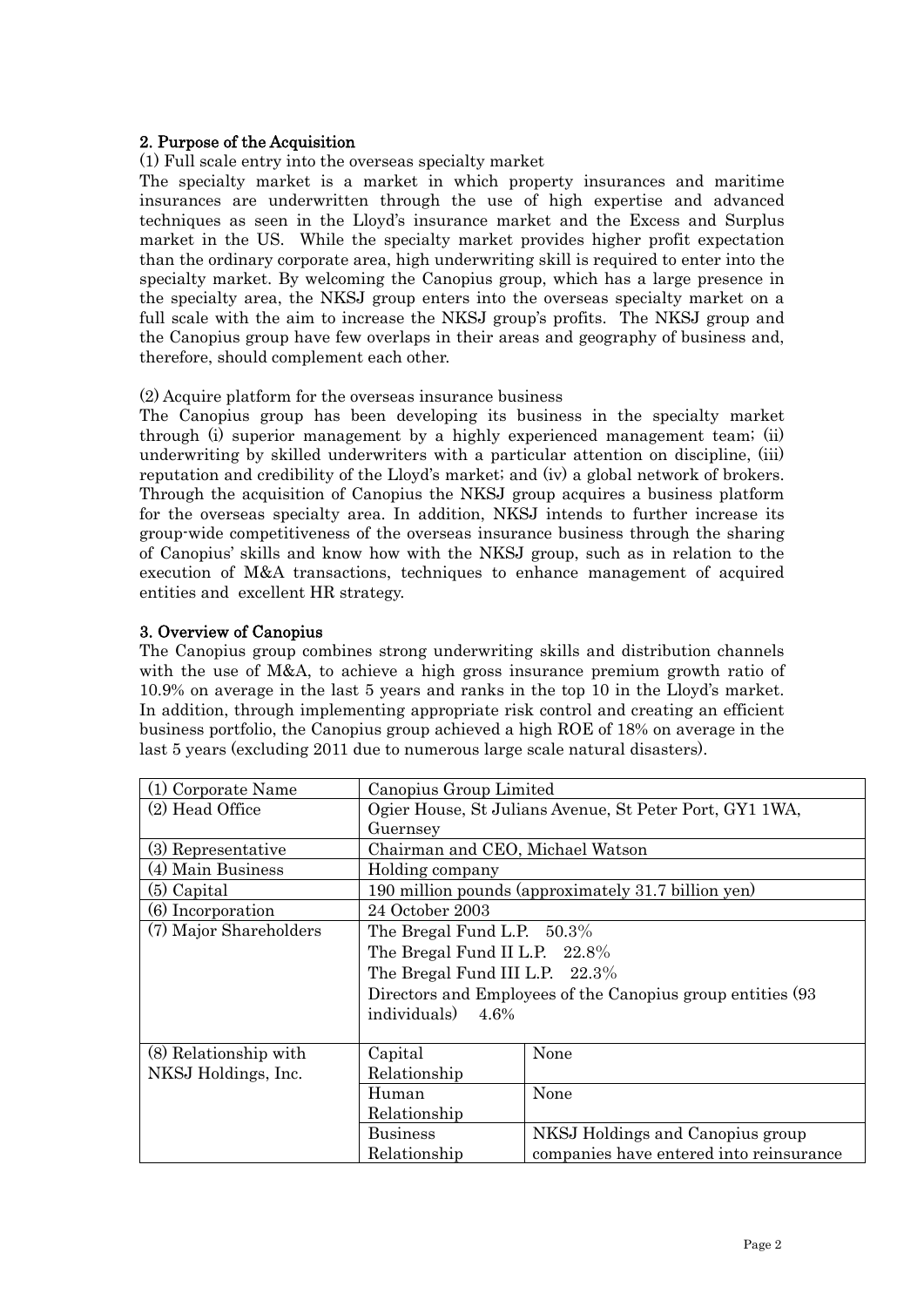|                                                   |               | transactions.        |               |
|---------------------------------------------------|---------------|----------------------|---------------|
| (9) Consolidated financial results (last 3 years) |               |                      |               |
| Fiscal Year                                       | December 2010 | December 2011        | December 2012 |
| Net Assets                                        | 298           | 237                  | 358           |
| <b>Total Assets</b>                               | 1,631         | 1,740                | 2,277         |
| Net Assets per Share                              | 845           | 680                  |               |
| Gross Premium                                     | 564           | 616                  | 692           |
| Profits before Tax                                | 40            | $\triangle 64$       | 48            |
| Net Income                                        | 41            | $\triangle 60$       | 47            |
| Net Income per Share                              | 116           | $\bigtriangleup 171$ | 0             |
| Dividends per Share                               |               | $\blacksquare$       |               |
| Combined Ratio                                    | 92%           | 111%                 | 95%           |

Note 1: In million pounds (excluding net assets per share, net income per share and dividends per share)

Note 2: Net assets per share, net income per share and dividends per share are calculated based on the existing ordinary shares as of the end of the relevant fiscal year.

# 4. Overview of Sellers

(1) The Bregal Fund L.P.

| $(1)$ Name                                                      | The Bregal Fund L.P.                                                                                                                          |                                                                                     |  |
|-----------------------------------------------------------------|-----------------------------------------------------------------------------------------------------------------------------------------------|-------------------------------------------------------------------------------------|--|
| (2) Head Office                                                 | Michelin House, 81 Fulham Road, London SW3 6RD                                                                                                |                                                                                     |  |
| (3) Type of Fund                                                | Limited partnership formed under the UK Limited Partnership Act                                                                               |                                                                                     |  |
| $(4)$ Purpose of Fund                                           | Investment into shares and other securities in unlisted companies                                                                             |                                                                                     |  |
| $(5)$ Formation                                                 | January 2003                                                                                                                                  |                                                                                     |  |
| (6) Aggregate Capital                                           | Euro 706.6 million (aggregate for The Bregal Fund L.P., The Bregal<br>Affiliates Fund L.P. and The Bregal Institutional Affiliates Fund L.P.) |                                                                                     |  |
| $(7)$ Investors, Investment<br>Investors                        |                                                                                                                                               | Ratio and Overview of Not made public due to the fund's confidentiality obligations |  |
| (8) Overview of the GP                                          | Name                                                                                                                                          | Bregal Capital General Partner Jersey Limited                                       |  |
|                                                                 | <b>Head Office</b>                                                                                                                            | 2nd Floor, Windward House, La Route de la Liberation, St<br>Helier, Jersey, JE2 3BQ |  |
|                                                                 | Representative                                                                                                                                | Not made public due to the fund's<br>confidentiality<br>obligations                 |  |
|                                                                 | <b>Business</b>                                                                                                                               | Management of limited partnerships                                                  |  |
|                                                                 | Capital                                                                                                                                       | Not made public due to the fund's confidentiality<br>obligations                    |  |
| $(9)$ Standing Proxy                                            | N/A                                                                                                                                           |                                                                                     |  |
| $\overline{(10)}$ Relationship with None<br>NKSJ Holdings, Inc. |                                                                                                                                               |                                                                                     |  |

### (2) The Bregal Fund II L.P.

| $(1)$ Name            | The Bregal Fund II L.P.                                           |
|-----------------------|-------------------------------------------------------------------|
| $(2)$ Head Office     | Michelin House, 81 Fulham Road, London SW3 6RD                    |
| $(3)$ Type of Fund    | Limited partnership formed under the UK Limited Partnership Act   |
| $(4)$ Purpose of Fund | Investment into shares and other securities in unlisted companies |
| $(5)$ Formation       | August 2005                                                       |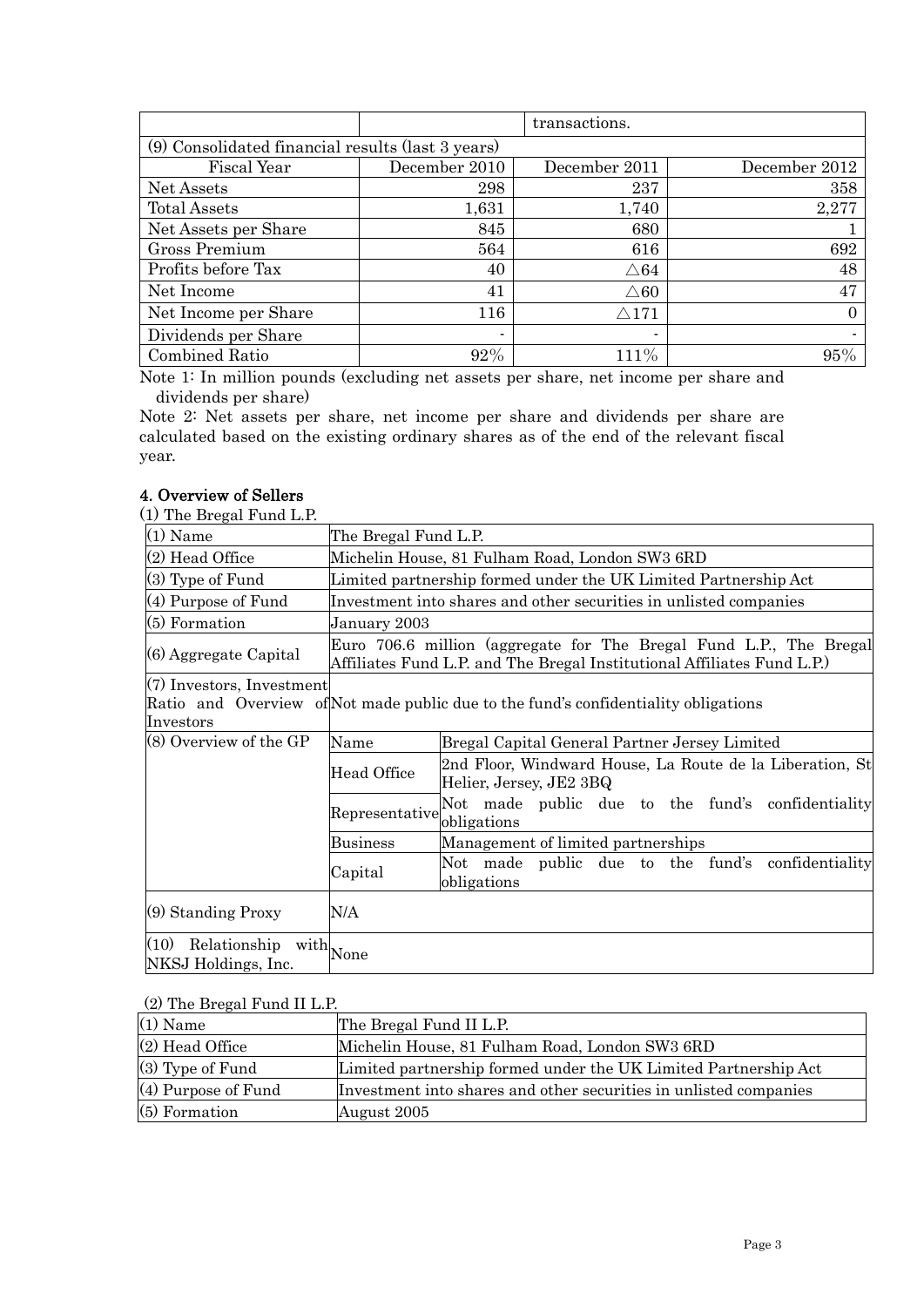| $(6)$ Aggregate Capital                                           | Euro 1,060 million (aggregate for The Bregal Fund II L.P., The Bregal<br>Affiliates Fund II L.P. and The Bregal Institutional Affiliates Fund II<br>L.P. |                                                                                     |
|-------------------------------------------------------------------|----------------------------------------------------------------------------------------------------------------------------------------------------------|-------------------------------------------------------------------------------------|
| $(7)$ Investors, Investment<br>Ratio<br>and Overview<br>Investors |                                                                                                                                                          | of Not made public due to the fund's confidentiality obligations                    |
| $(8)$ Overview of the GP                                          | Name                                                                                                                                                     | Bregal Capital General Partner Jersey Limited                                       |
|                                                                   | Head Office                                                                                                                                              | 2nd Floor, Windward House, La Route de la<br>Liberation, St Helier, Jersey, JE2 3BQ |
|                                                                   | Representative                                                                                                                                           | Not made public due to the fund's confidentiality<br>obligations                    |
|                                                                   | <b>Business</b>                                                                                                                                          | Management of limited partnerships                                                  |
|                                                                   | Capital                                                                                                                                                  | Not made public due to the fund's confidentiality<br>obligations                    |
| (9) Standing Proxy                                                | N/A                                                                                                                                                      |                                                                                     |
| (10)<br>Relationship<br>NKSJ Holdings, Inc.                       | $\text{with}  _{\text{None}}$                                                                                                                            |                                                                                     |

# (3) The Bregal Fund III L.P.

| $\omega$ ine biegal rund in E.I.                             |                                                |                                                                                     |  |  |
|--------------------------------------------------------------|------------------------------------------------|-------------------------------------------------------------------------------------|--|--|
| $(1)$ Name                                                   | The Bregal Fund III L.P.                       |                                                                                     |  |  |
| (2) Head Office                                              | Michelin House, 81 Fulham Road, London SW3 6RD |                                                                                     |  |  |
| $(3)$ Type of Fund                                           |                                                | Limited partnership formed under Jersey Limited Partnership Act                     |  |  |
| (4) Purpose of Fund                                          |                                                | Investment into shares and other securities in unlisted companies                   |  |  |
| $(5)$ Formation                                              | June 2010                                      |                                                                                     |  |  |
| (6) Aggregate Capital                                        |                                                | Euro 1,020.8 million                                                                |  |  |
| (7) Investors, Investment<br>Ratio and Overview<br>Investors |                                                | of Not made public due to the fund's confidentiality obligations                    |  |  |
| (8) Overview of the GP                                       | Name                                           | Bregal Capital General Partner III Jersey Limited                                   |  |  |
|                                                              | Head Office                                    | 2nd Floor, Windward House, La Route de la Liberation,<br>St Helier, Jersey, JE2 3BQ |  |  |
|                                                              | Representative                                 | Not made public due to the fund's confidentiality<br>obligations                    |  |  |
|                                                              | <b>Business</b>                                | Management of limited partnerships                                                  |  |  |
|                                                              | Capital                                        | Not made public due to the fund's confidentiality<br>obligations                    |  |  |
| (9) Standing Proxy                                           | N/A                                            |                                                                                     |  |  |
| (10)<br>Relationship<br>NKSJ Holdings, Inc.                  | $\text{with} _{ \text{None} }$                 |                                                                                     |  |  |

### (4) Directors and Employees of the Canopius group entities

| $(1)$ Names                | Michael Watson (Chairman and CEO of Canopius, UK             |
|----------------------------|--------------------------------------------------------------|
|                            | resident)                                                    |
|                            | Other directors and employees of the Canopius group entities |
|                            | $(92$ individuals <sup>2</sup> )                             |
| (2) Relationship with NKSJ | No capital, human or business relationship with these        |
|                            |                                                              |

2 Expected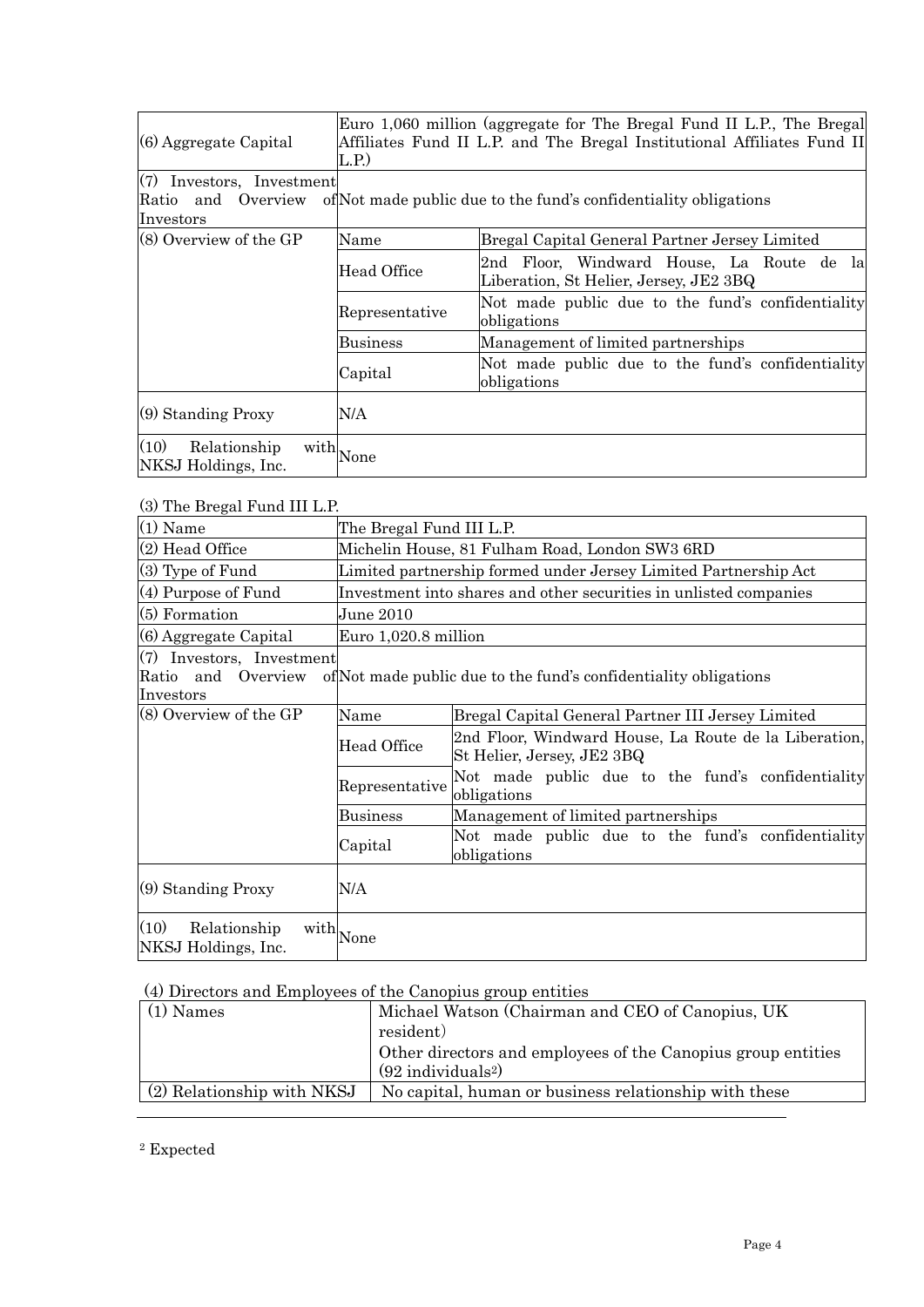| Holdings, Inc. | individuals or their relatives, companies majority owned by |
|----------------|-------------------------------------------------------------|
|                | them or their subsidiaries                                  |

### 5. Number of shares to be acquired, acquisition price and number of shares held before and after the acquisition

| $(1)$ Acquiring Entity     | Sompo Japan Insurance Inc.                                       |
|----------------------------|------------------------------------------------------------------|
| $(2)$ Target               | Canopius Group Limited                                           |
| (3) Number of Shares Held  | $\Omega$                                                         |
| before the Acquisition     | (number of voting rights: $0$ )                                  |
|                            | (voting rights ratio: $0.0\%$ )                                  |
| (4) Number of Shares to be | 296,574,4583                                                     |
| Acquired                   |                                                                  |
| (5) Acquisition Price      | GBP594 million (approximately JPY99.2 billion)                   |
|                            | X to be adjusted based on the net tangible assets of Canopius    |
|                            | as of 31 December 2013                                           |
|                            | XIn addition to the acquisition price above, fees to advisors to |
|                            | be paid in relation to the acquisitions estimated to be          |
|                            | approximately JPY1 billion                                       |
| (6) Number of Shares to be | 296,574,4584                                                     |
| Held after the Acquisition |                                                                  |

## 6. Timetable

| ' Signing Date   | December 2013               |
|------------------|-----------------------------|
| (2) Closing Date | $30$ April 2014 (Expected*) |

\* subject to the approval of relevant regulators

# 7. Estimated Impact on the NKSJ Group's Financials

The acquisition does not affect the NKSJ group's financials for this fiscal year. Canopius' financials will be reflected in the NKSJ group's financials from the fiscal year 2014

### 8. Others

We used the exchange rate of 1GBP = JPY167.

<sup>3</sup> Expected

<sup>4</sup> Expected